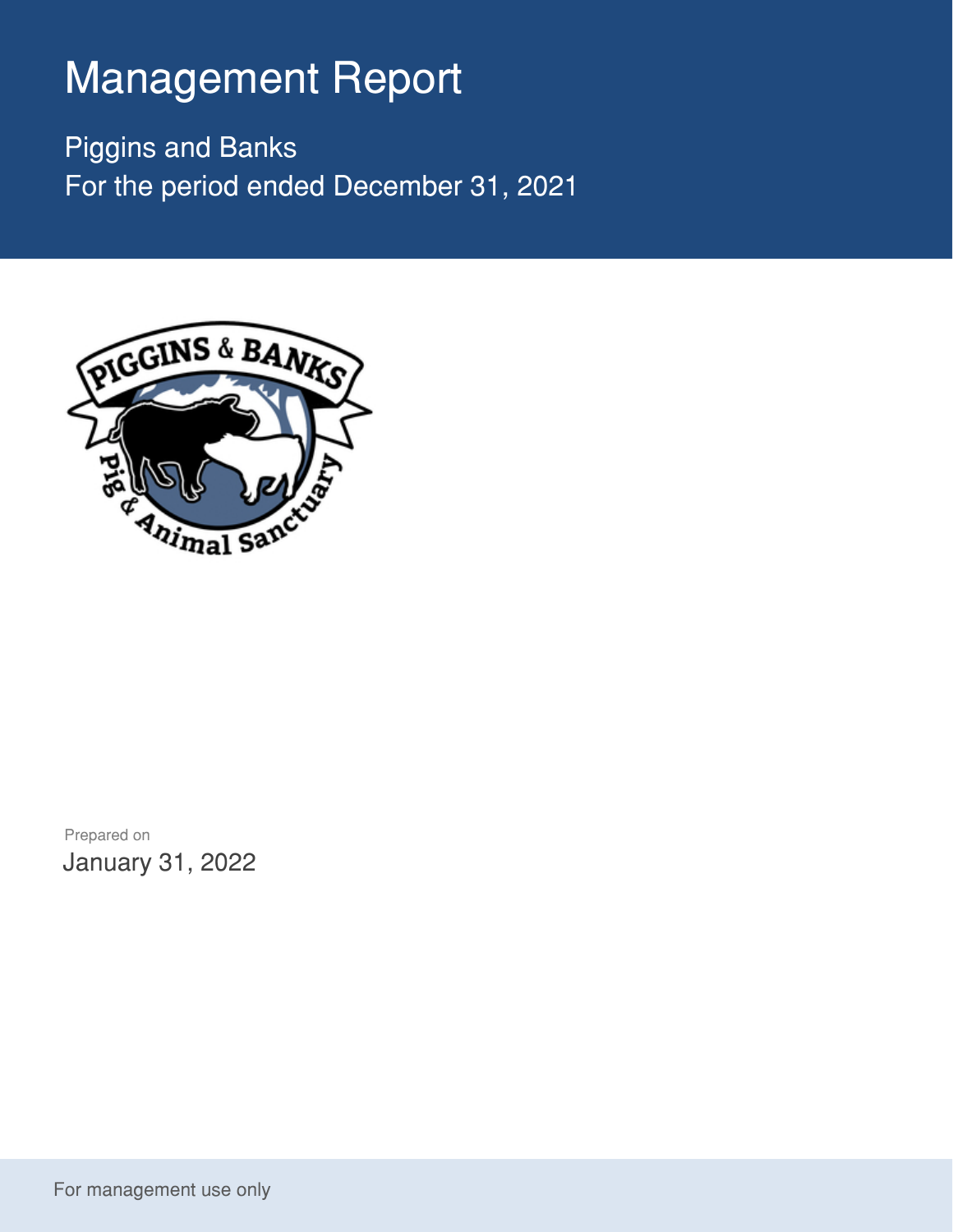## Statement of Activity

January - December 2021

|                                                      | <b>Total</b> |
|------------------------------------------------------|--------------|
| <b>REVENUE</b>                                       |              |
| 4000 Donations                                       | 0.00         |
| 4100 Online Donations                                | 22,467.83    |
| 4101 Online Donations - Piggins Visit                | 388.19       |
| 4103 Online Donations - Pig Sponsorship              | 7,372.73     |
| <b>Total 4100 Online Donations</b>                   | 30,228.75    |
| 4200 Offline Donations                               | 10,710.00    |
| 4300 Targeted Fundraising Donations                  | 0.00         |
| 4301 Mick Memoriam Fund 2021                         | 2,100.28     |
| <b>Total 4300 Targeted Fundraising Donations</b>     | 2,100.28     |
| <b>Total 4000 Donations</b>                          | 43,039.03    |
| 5200 Uncategorized Income                            | 1,032.10     |
| 5300 Sales of Product Revenue                        | 0.00         |
| 5310 Merchandise Sales - Piggins and Banks           | 885.00       |
| 5311 Merchandise Shipping - Piggins and Banks        | 136.32       |
| <b>Total 5300 Sales of Product Revenue</b>           | 1,021.32     |
| 5400 Services Revenue                                | 0.00         |
| 5410 Guided Sanctuary Tours                          | 865.00       |
| <b>Total 5400 Services Revenue</b>                   | 865.00       |
| PayPal Sales                                         | 26.06        |
| <b>Total Revenue</b>                                 | 45,983.51    |
| COST OF GOODS SOLD                                   |              |
| 6000 Cost of Goods Sold                              | 0.00         |
| 6010 Merchandise Production and Shipping             | 736.50       |
| <b>Total 6000 Cost of Goods Sold</b>                 | 736.50       |
| 6100 Shipping                                        | 23.54        |
| <b>Total Cost of Goods Sold</b>                      | 760.04       |
| <b>GROSS PROFIT</b>                                  | 45,223.47    |
| <b>EXPENDITURES</b>                                  |              |
| 7020 Bank Charges & Fees                             | 63.78        |
| 7022 Stripe - Service Charges                        | 487.99       |
| 7023 Square - Service Charges                        | 57.73        |
| Total 7020 Bank Charges & Fees                       | 609.50       |
| 7080 Legal & Professional Services                   | 0.00         |
| 7081 Veterinary Services                             | 3,966.60     |
| 70810 Veterinary Services - General Checkups / Exams | 525.50       |
| 70811 Veterinary Services - Spay and Neutering       | 7,778.80     |
| 70812 Cremation / Funeral Services                   | 345.00       |
| 70814 Laboratory Work                                | 125.00       |
| <b>Total 7081 Veterinary Services</b>                | 12,740.90    |
| 7082 Accounting Services                             | 273.86       |
| 7083 Farrier Services                                | 580.00       |